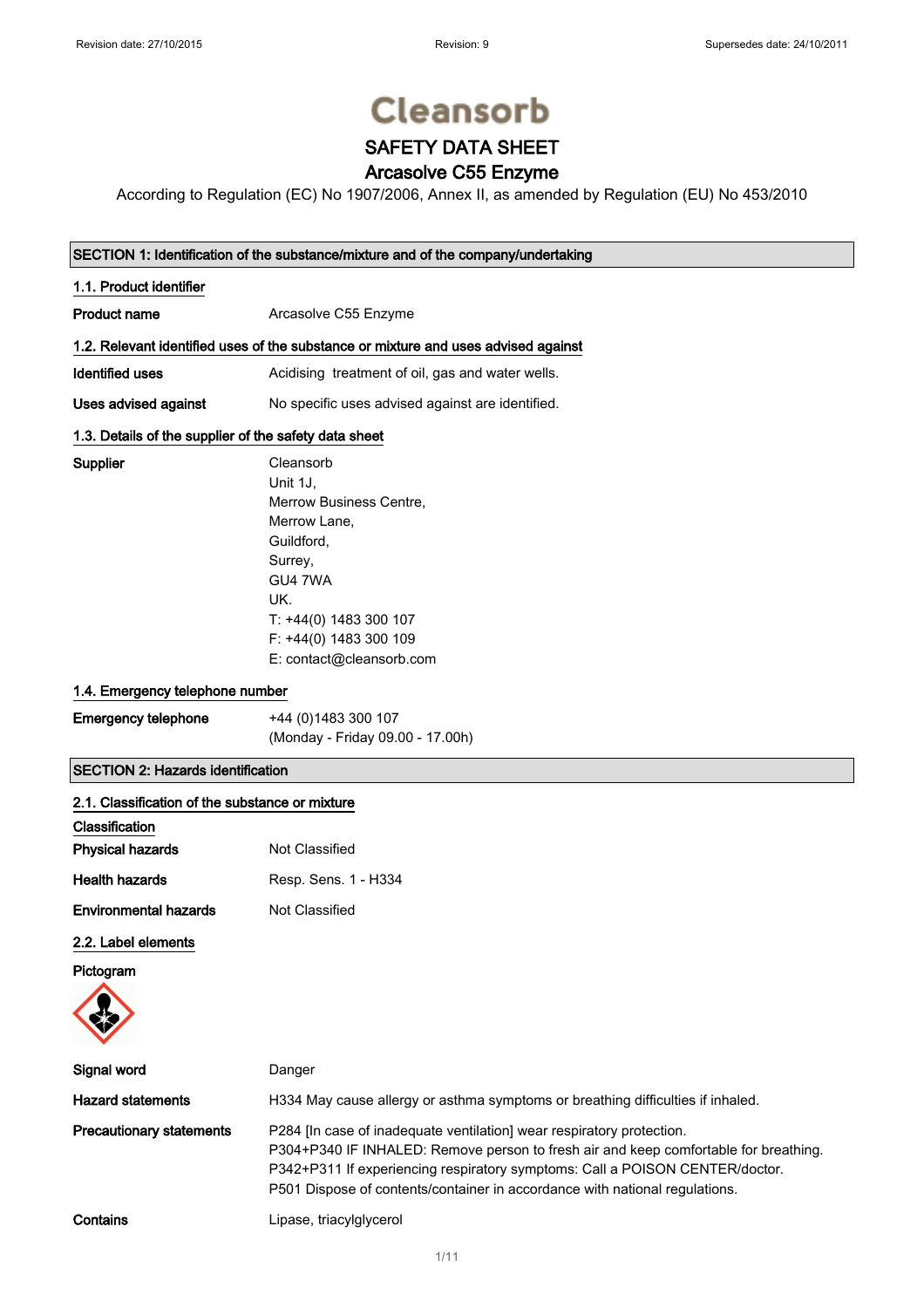### Supplementary precautionary P261 Avoid breathing vapours. statements

### 2.3. Other hazards

This product does not contain any substances classified as PBT or vPvB.

| <b>SECTION 3: Composition/information on ingredients</b> |                      |
|----------------------------------------------------------|----------------------|
| 3.2. Mixtures                                            |                      |
| Lipase, triacylglycerol                                  | $10 - 25%$           |
| CAS number: 9001-62-1                                    | EC number: 232-619-9 |
| <b>Classification</b><br>Resp. Sens. 1 - H334            |                      |

The Full Text for all R-Phrases and Hazard Statements are Displayed in Section 16.

| <b>SECTION 4: First aid measures</b>                             |                                                                                                                                                                                                                                                                                                                                                                                                                                                                                                                                                                                                                                                                                                                    |
|------------------------------------------------------------------|--------------------------------------------------------------------------------------------------------------------------------------------------------------------------------------------------------------------------------------------------------------------------------------------------------------------------------------------------------------------------------------------------------------------------------------------------------------------------------------------------------------------------------------------------------------------------------------------------------------------------------------------------------------------------------------------------------------------|
| 4.1. Description of first aid measures                           |                                                                                                                                                                                                                                                                                                                                                                                                                                                                                                                                                                                                                                                                                                                    |
| <b>General information</b>                                       | Get medical attention immediately. Show this Safety Data Sheet to the medical personnel.                                                                                                                                                                                                                                                                                                                                                                                                                                                                                                                                                                                                                           |
| Inhalation                                                       | Remove affected person from source of contamination. Move affected person to fresh air and<br>keep warm and at rest in a position comfortable for breathing. Maintain an open airway.<br>Loosen tight clothing such as collar, tie or belt. When breathing is difficult, properly trained<br>personnel may assist affected person by administering oxygen. Place unconscious person on<br>their side in the recovery position and ensure breathing can take place. In the event of any<br>sensitisation symptoms developing, ensure further exposure is avoided.                                                                                                                                                   |
| Ingestion                                                        | Rinse mouth thoroughly with water. Remove any dentures. Give a few small glasses of water<br>or milk to drink. Stop if the affected person feels sick as vomiting may be dangerous. Do not<br>induce vomiting unless under the direction of medical personnel. If vomiting occurs, the head<br>should be kept low so that vomit does not enter the lungs. Never give anything by mouth to an<br>unconscious person. Move affected person to fresh air and keep warm and at rest in a<br>position comfortable for breathing. Place unconscious person on their side in the recovery<br>position and ensure breathing can take place. Maintain an open airway. Loosen tight clothing<br>such as collar, tie or belt. |
| <b>Skin contact</b>                                              | Rinse immediately with plenty of water.                                                                                                                                                                                                                                                                                                                                                                                                                                                                                                                                                                                                                                                                            |
| Eye contact                                                      | Rinse immediately with plenty of water. Remove any contact lenses and open eyelids wide<br>apart. Continue to rinse for at least 10 minutes.                                                                                                                                                                                                                                                                                                                                                                                                                                                                                                                                                                       |
| <b>Protection of first aiders</b>                                | First aid personnel should wear appropriate protective equipment during any rescue. If it is<br>suspected that volatile contaminants are still present around the affected person, first aid<br>personnel should wear an appropriate respirator or self-contained breathing apparatus. Wash<br>contaminated clothing thoroughly with water before removing it from the affected person, or<br>wear gloves. It may be dangerous for first aid personnel to carry out mouth-to-mouth<br>resuscitation.                                                                                                                                                                                                               |
| 4.2. Most important symptoms and effects, both acute and delayed |                                                                                                                                                                                                                                                                                                                                                                                                                                                                                                                                                                                                                                                                                                                    |
| <b>General information</b>                                       | See Section 11 for additional information on health hazards. The severity of the symptoms<br>described will vary dependent on the concentration and the length of exposure.                                                                                                                                                                                                                                                                                                                                                                                                                                                                                                                                        |

Inhalation May cause sensitisation or allergic reactions in sensitive individuals. Prolonged inhalation of high concentrations may damage respiratory system.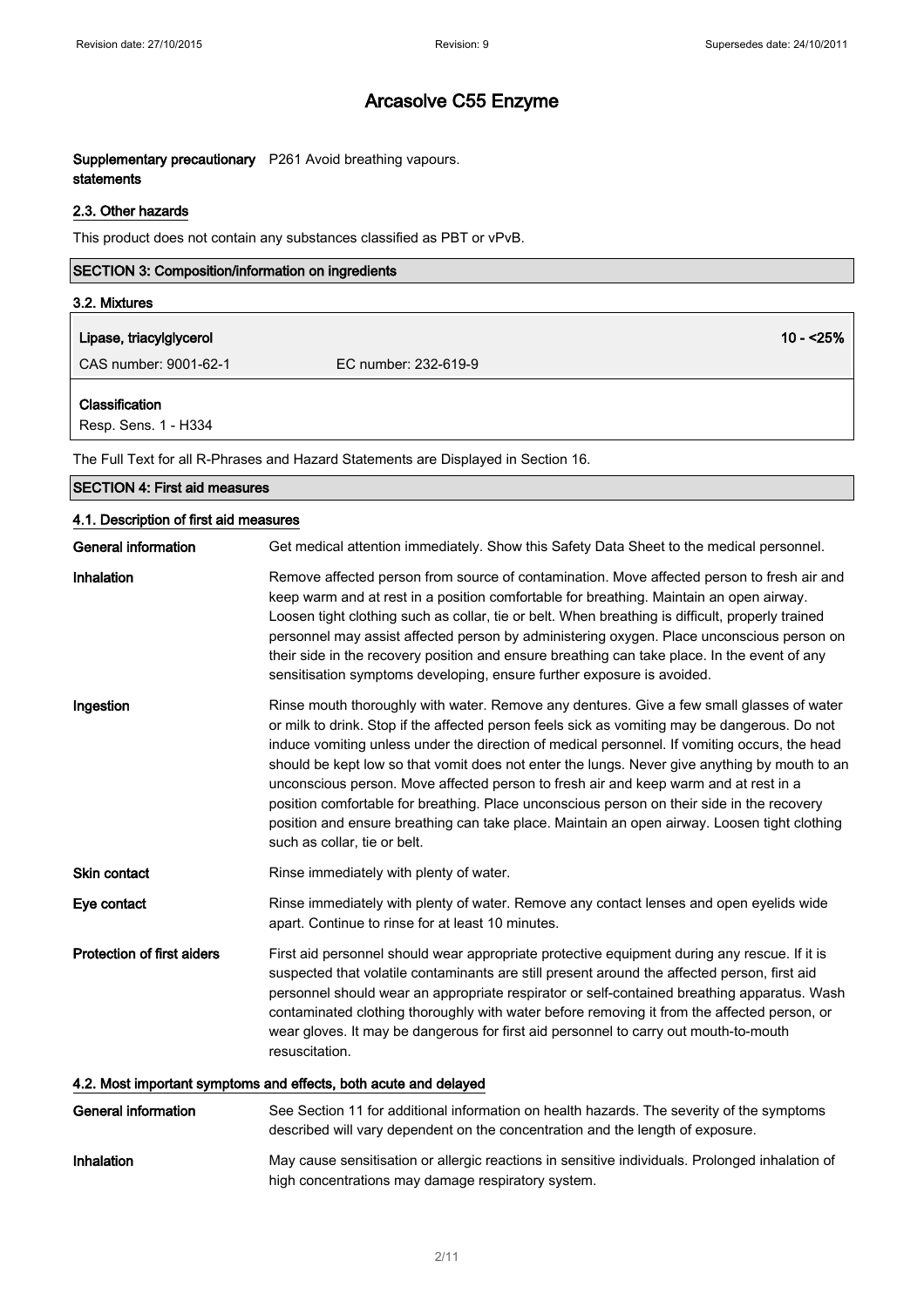| Ingestion                                                  | Gastrointestinal symptoms, including upset stomach. Fumes from the stomach contents may<br>be inhaled, resulting in the same symptoms as inhalation.                                                                                                                                                                                                                                                                                                                                                                                     |
|------------------------------------------------------------|------------------------------------------------------------------------------------------------------------------------------------------------------------------------------------------------------------------------------------------------------------------------------------------------------------------------------------------------------------------------------------------------------------------------------------------------------------------------------------------------------------------------------------------|
| Skin contact                                               | Prolonged contact may cause dryness of the skin.                                                                                                                                                                                                                                                                                                                                                                                                                                                                                         |
| Eye contact                                                | May cause temporary eye irritation.                                                                                                                                                                                                                                                                                                                                                                                                                                                                                                      |
|                                                            | 4.3. Indication of any immediate medical attention and special treatment needed                                                                                                                                                                                                                                                                                                                                                                                                                                                          |
| Notes for the doctor                                       | Treat symptomatically. May cause sensitisation or allergic reactions in sensitive individuals.                                                                                                                                                                                                                                                                                                                                                                                                                                           |
| <b>SECTION 5: Firefighting measures</b>                    |                                                                                                                                                                                                                                                                                                                                                                                                                                                                                                                                          |
| 5.1. Extinguishing media                                   |                                                                                                                                                                                                                                                                                                                                                                                                                                                                                                                                          |
| Suitable extinguishing media                               | The product is not flammable. Extinguish with alcohol-resistant foam, carbon dioxide, dry<br>powder or water fog. Use fire-extinguishing media suitable for the surrounding fire.                                                                                                                                                                                                                                                                                                                                                        |
| Unsuitable extinguishing<br>media                          | Do not use water jet as an extinguisher, as this will spread the fire.                                                                                                                                                                                                                                                                                                                                                                                                                                                                   |
| 5.2. Special hazards arising from the substance or mixture |                                                                                                                                                                                                                                                                                                                                                                                                                                                                                                                                          |
| Specific hazards                                           | Containers can burst violently or explode when heated, due to excessive pressure build-up.                                                                                                                                                                                                                                                                                                                                                                                                                                               |
| <b>Hazardous combustion</b><br>products                    | Thermal decomposition or combustion products may include the following substances:<br>Harmful gases or vapours.                                                                                                                                                                                                                                                                                                                                                                                                                          |
| 5.3. Advice for firefighters                               |                                                                                                                                                                                                                                                                                                                                                                                                                                                                                                                                          |
| Protective actions during<br>firefighting                  | Avoid breathing fire gases or vapours. Evacuate area. Cool containers exposed to heat with<br>water spray and remove them from the fire area if it can be done without risk. Cool containers<br>exposed to flames with water until well after the fire is out. If a leak or spill has not ignited, use<br>water spray to disperse vapours and protect men stopping the leak. Control run-off water by<br>containing and keeping it out of sewers and watercourses. If risk of water pollution occurs,<br>notify appropriate authorities. |
| Special protective equipment<br>for firefighters           | Wear positive-pressure self-contained breathing apparatus (SCBA) and appropriate protective<br>clothing. Firefighter's clothing conforming to European standard EN469 (including helmets,<br>protective boots and gloves) will provide a basic level of protection for chemical incidents.                                                                                                                                                                                                                                               |
| <b>SECTION 6: Accidental release measures</b>              |                                                                                                                                                                                                                                                                                                                                                                                                                                                                                                                                          |

### 6.1. Personal precautions, protective equipment and emergency procedures

Personal precautions No action shall be taken without appropriate training or involving any personal risk. Keep unnecessary and unprotected personnel away from the spillage. Wear protective clothing as described in Section 8 of this safety data sheet. Follow precautions for safe handling described in this safety data sheet. Wash thoroughly after dealing with a spillage. Do not touch or walk into spilled material. Avoid inhalation of vapours. Use suitable respiratory protection if ventilation is inadequate.

### 6.2. Environmental precautions

Environmental precautions Large Spillages: Inform the relevant authorities if environmental pollution occurs (sewers, waterways, soil or air).

#### 6.3. Methods and material for containment and cleaning up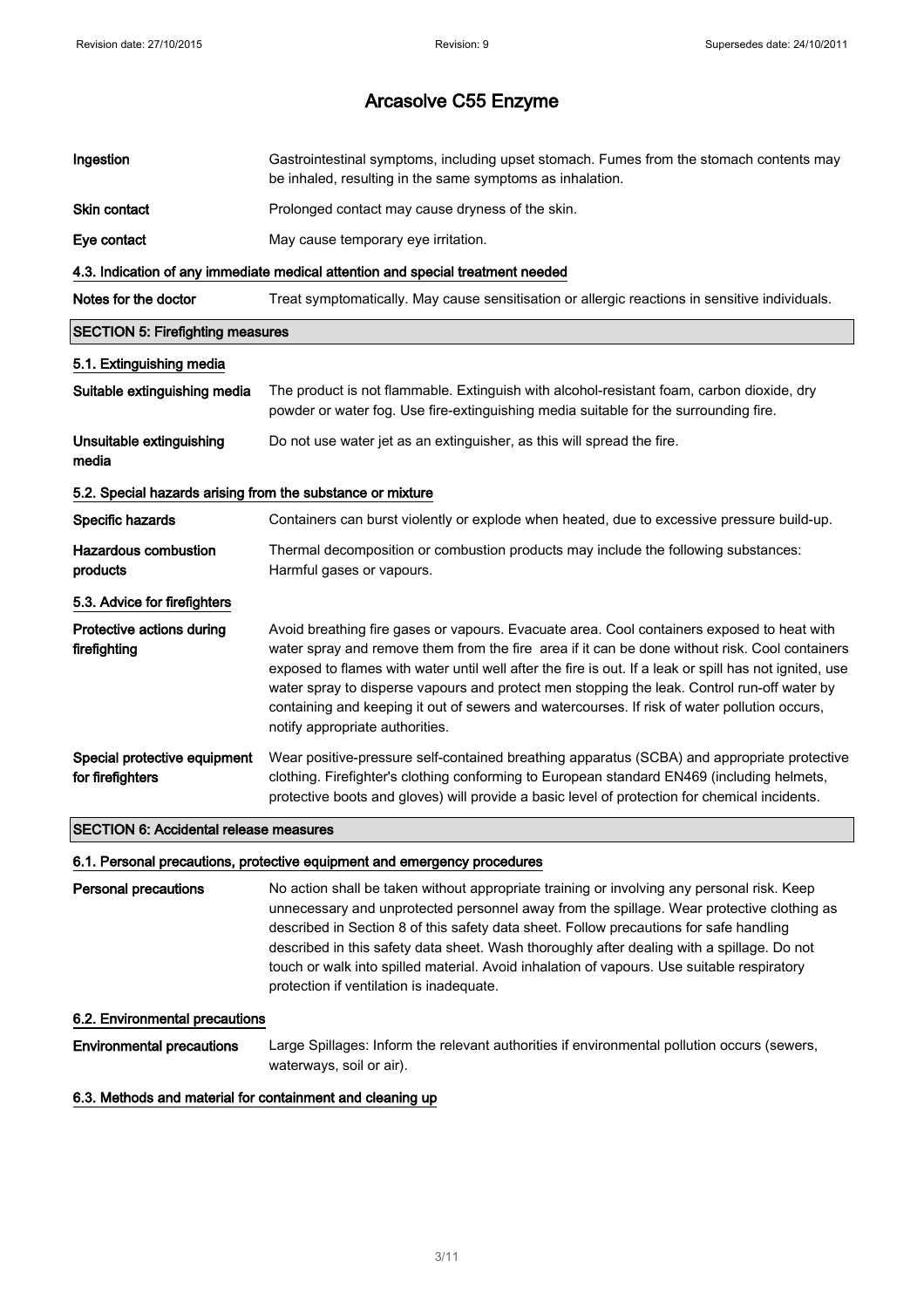| Methods for cleaning up | Wear protective clothing as described in Section 8 of this safety data sheet. Clear up spills<br>immediately and dispose of waste safely. Small Spillages: If the product is soluble in water,<br>dilute the spillage with water and mop it up. Alternatively, or if it is not water-soluble, absorb<br>the spillage with an inert, dry material and place it in a suitable waste disposal container.<br>Large Spillages: If leakage cannot be stopped, evacuate area. Flush spilled material into an<br>effluent treatment plant, or proceed as follows. Contain and absorb spillage with sand, earth<br>or other non-combustible material. Place waste in labelled, sealed containers. Flush |
|-------------------------|------------------------------------------------------------------------------------------------------------------------------------------------------------------------------------------------------------------------------------------------------------------------------------------------------------------------------------------------------------------------------------------------------------------------------------------------------------------------------------------------------------------------------------------------------------------------------------------------------------------------------------------------------------------------------------------------|
|                         | contaminated area with plenty of water. Wash thoroughly after dealing with a spillage.                                                                                                                                                                                                                                                                                                                                                                                                                                                                                                                                                                                                         |
|                         | Dispose of waste to licensed waste disposal site in accordance with the requirements of the                                                                                                                                                                                                                                                                                                                                                                                                                                                                                                                                                                                                    |
|                         | local Waste Disposal Authority.                                                                                                                                                                                                                                                                                                                                                                                                                                                                                                                                                                                                                                                                |

### 6.4. Reference to other sections

Reference to other sections For personal protection, see Section 8. See Section 11 for additional information on health hazards. See Section 12 for additional information on ecological hazards. For waste disposal, see Section 13.

### SECTION 7: Handling and storage

### 7.1. Precautions for safe handling

| Usage precautions                                                 | Read and follow manufacturer's recommendations. Wear protective clothing as described in<br>Section 8 of this safety data sheet. Keep away from food, drink and animal feeding stuffs.<br>Handle all packages and containers carefully to minimise spills. Keep container tightly sealed<br>when not in use. Avoid the formation of mists. Do not handle until all safety precautions have<br>been read and understood. Do not handle broken packages without protective equipment. Do<br>not reuse empty containers. |  |
|-------------------------------------------------------------------|-----------------------------------------------------------------------------------------------------------------------------------------------------------------------------------------------------------------------------------------------------------------------------------------------------------------------------------------------------------------------------------------------------------------------------------------------------------------------------------------------------------------------|--|
| Advice on general<br>occupational hygiene                         | Wash promptly if skin becomes contaminated. Take off contaminated clothing. Wash<br>contaminated clothing before reuse. Do not eat, drink or smoke when using this product.<br>Wash at the end of each work shift and before eating, smoking and using the toilet. Change<br>work clothing daily before leaving workplace.                                                                                                                                                                                            |  |
| 7.2. Conditions for safe storage, including any incompatibilities |                                                                                                                                                                                                                                                                                                                                                                                                                                                                                                                       |  |
| <b>Storage precautions</b>                                        | Store in accordance with local regulations. Keep container tightly closed, in a cool, well<br>ventilated place. Protect from freezing and direct sunlight. Do not store near heat sources or<br>expose to high temperatures. Protect containers from damage.                                                                                                                                                                                                                                                          |  |
| Storage class                                                     | Chemical storage.                                                                                                                                                                                                                                                                                                                                                                                                                                                                                                     |  |
| 7.3. Specific end use(s)                                          |                                                                                                                                                                                                                                                                                                                                                                                                                                                                                                                       |  |
| Specific end use(s)                                               | The identified uses for this product are detailed in Section 1.2.                                                                                                                                                                                                                                                                                                                                                                                                                                                     |  |
| <b>SECTION 8: Exposure Controls/personal protection</b>           |                                                                                                                                                                                                                                                                                                                                                                                                                                                                                                                       |  |

### 8.1. Control parameters

Ingredient comments No exposure limits known for ingredient(s).

### 8.2. Exposure controls

#### Protective equipment





Appropriate engineering controls

Provide adequate ventilation. Good general ventilation should be adequate to control worker exposure to airborne contaminants.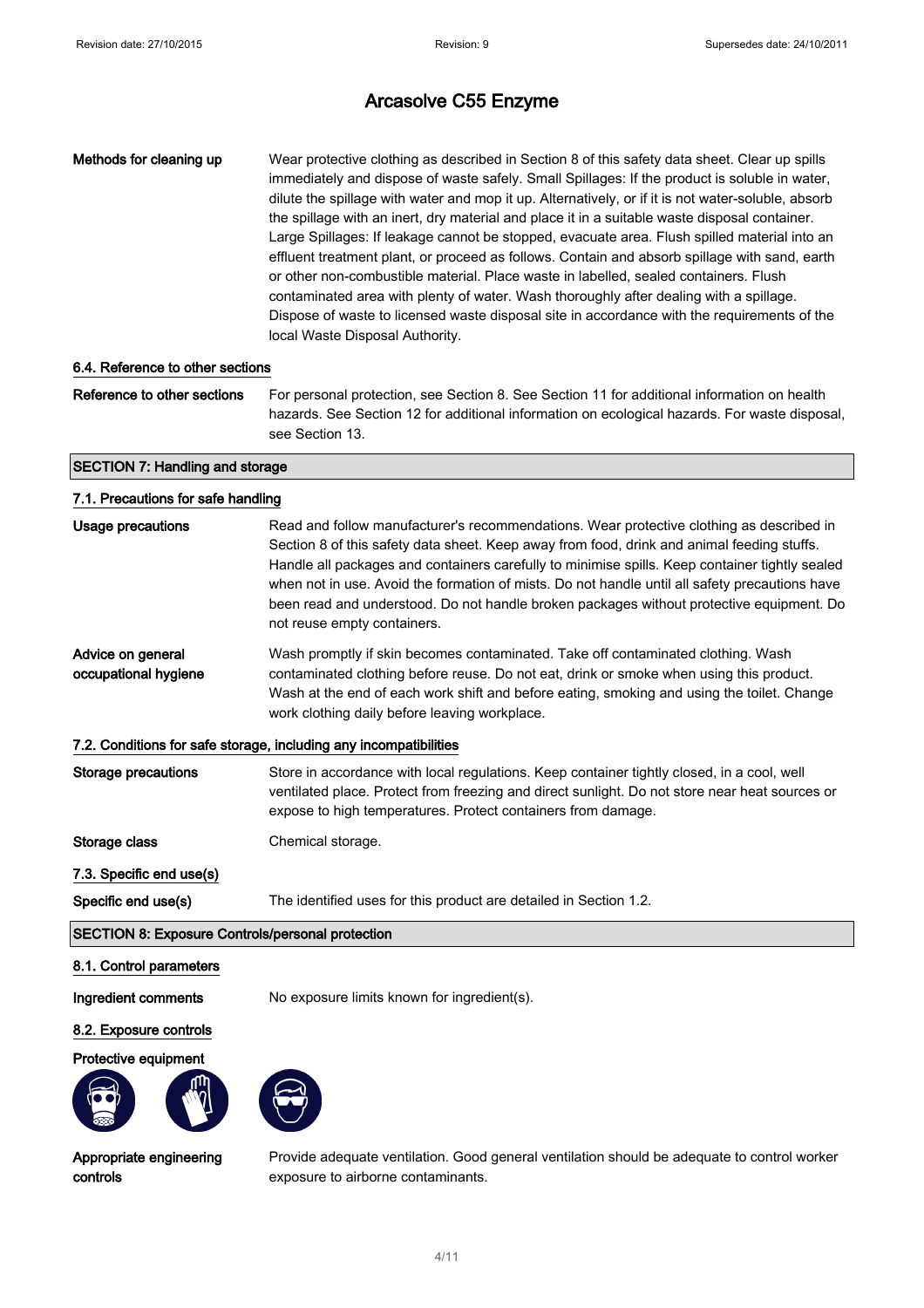| Eye/face protection                       | Eyewear complying with an approved standard should be worn if a risk assessment indicates<br>eye contact is possible. Personal protective equipment for eye and face protection should<br>comply with European Standard EN166. Unless the assessment indicates a higher degree of<br>protection is required, the following protection should be worn: Tight-fitting safety glasses.                                                                                                                                                                                                                                                                                    |
|-------------------------------------------|------------------------------------------------------------------------------------------------------------------------------------------------------------------------------------------------------------------------------------------------------------------------------------------------------------------------------------------------------------------------------------------------------------------------------------------------------------------------------------------------------------------------------------------------------------------------------------------------------------------------------------------------------------------------|
| Hand protection                           | Chemical-resistant, impervious gloves complying with an approved standard should be worn if<br>a risk assessment indicates skin contact is possible. The most suitable glove should be<br>chosen in consultation with the glove supplier/manufacturer, who can provide information<br>about the breakthrough time of the glove material. To protect hands from chemicals, gloves<br>should comply with European Standard EN374. Considering the data specified by the glove<br>manufacturer, check during use that the gloves are retaining their protective properties and<br>change them as soon as any deterioration is detected. Frequent changes are recommended. |
| Other skin and body<br>protection         | Appropriate footwear and additional protective clothing complying with an approved standard<br>should be worn if a risk assessment indicates skin contamination is possible.                                                                                                                                                                                                                                                                                                                                                                                                                                                                                           |
| Hygiene measures                          | Provide eyewash station and safety shower. Contaminated work clothing should not be<br>allowed out of the workplace. Wash contaminated clothing before reuse. Clean equipment<br>and the work area every day. Good personal hygiene procedures should be implemented.<br>Wash at the end of each work shift and before eating, smoking and using the toilet. When<br>using do not eat, drink or smoke. Warn cleaning personnel of any hazardous properties of the<br>product.                                                                                                                                                                                          |
| <b>Respiratory protection</b>             | Respiratory protection complying with an approved standard should be worn if a risk<br>assessment indicates inhalation of contaminants is possible. Ensure all respiratory protective<br>equipment is suitable for its intended use and is 'CE'-marked. Check that the respirator fits<br>tightly and the filter is changed regularly. Gas and combination filter cartridges should comply<br>with European Standard EN14387. Full face mask respirators with replaceable filter cartridges<br>should comply with European Standard EN136. Half mask and quarter mask respirators with<br>replaceable filter cartridges should comply with European Standard EN140.    |
| <b>Environmental exposure</b><br>controls | Not regarded as dangerous for the environment.                                                                                                                                                                                                                                                                                                                                                                                                                                                                                                                                                                                                                         |

### SECTION 9: Physical and Chemical Properties

| 9.1. Information on basic physical and chemical properties |                                      |
|------------------------------------------------------------|--------------------------------------|
| Appearance                                                 | Liquid.                              |
| Colour                                                     | Straw.                               |
| Odour                                                      | Slight microbial fermentation odour. |
| Odour threshold                                            | Not available.                       |
| рH                                                         | pH (concentrated solution): 6.5-8.0  |
| Melting point                                              | Not available.                       |
| Initial boiling point and range                            | Not available.                       |
| Flash point                                                | Not available.                       |
| <b>Evaporation rate</b>                                    | Not available.                       |
| Upper/lower flammability or<br>explosive limits            | Not available.                       |
| Vapour pressure                                            | Not available.                       |
| Vapour density                                             | Not available.                       |
| <b>Relative density</b>                                    | Not available.                       |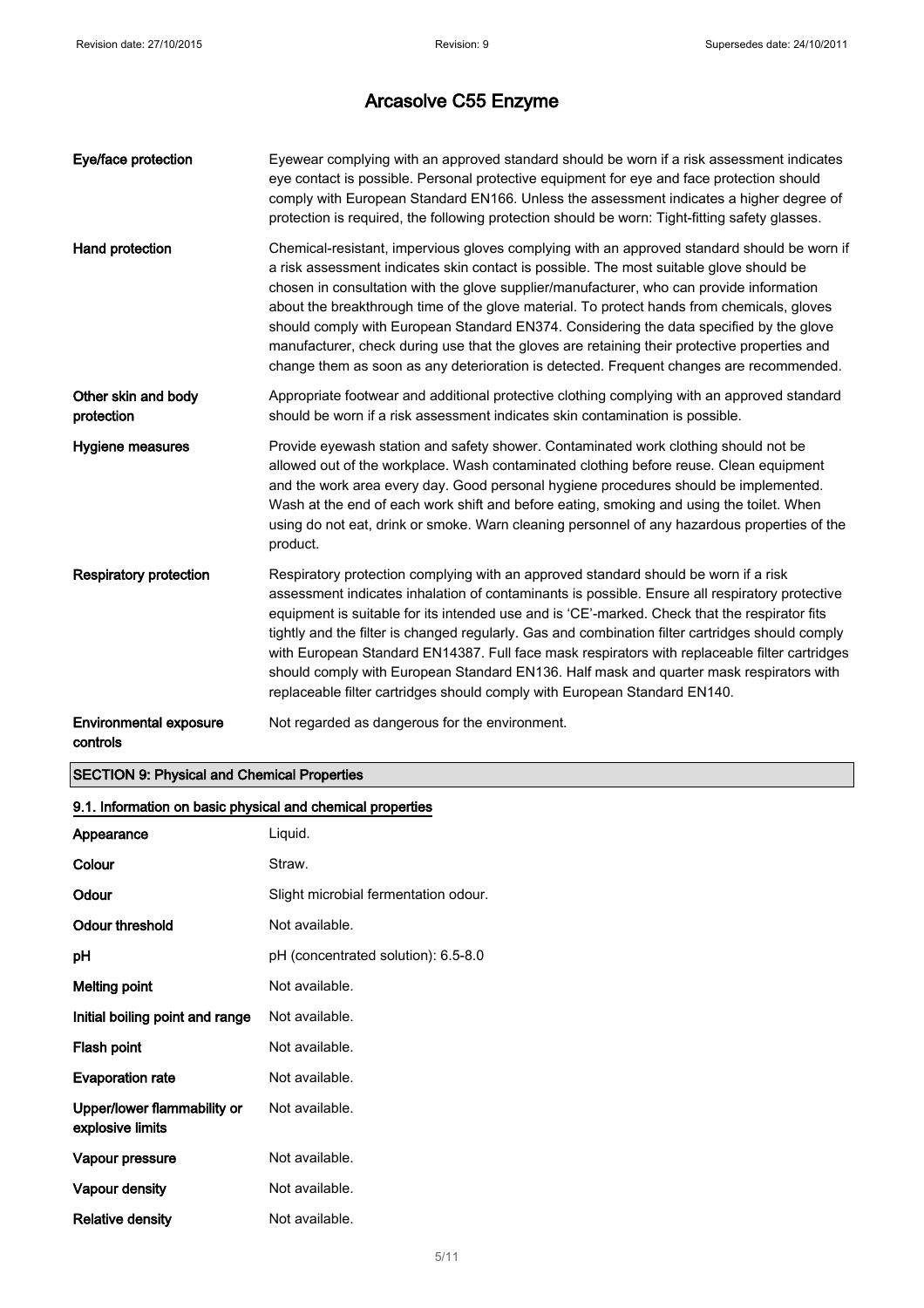| Solubility(ies)                                                     | Soluble in water.                                                                                                                                                       |
|---------------------------------------------------------------------|-------------------------------------------------------------------------------------------------------------------------------------------------------------------------|
| <b>Partition coefficient</b>                                        | Not available.                                                                                                                                                          |
| Auto-ignition temperature                                           | Not available.                                                                                                                                                          |
| <b>Decomposition Temperature</b>                                    | Not available.                                                                                                                                                          |
| <b>Viscosity</b>                                                    | Not applicable.                                                                                                                                                         |
| <b>Explosive properties</b>                                         | Not considered to be explosive.                                                                                                                                         |
| <b>Oxidising properties</b>                                         | Does not meet the criteria for classification as oxidising.                                                                                                             |
| 9.2. Other information                                              |                                                                                                                                                                         |
| Other information                                                   | None.                                                                                                                                                                   |
| <b>SECTION 10: Stability and reactivity</b>                         |                                                                                                                                                                         |
| 10.1. Reactivity                                                    |                                                                                                                                                                         |
| <b>Reactivity</b>                                                   | There are no known reactivity hazards associated with this product.                                                                                                     |
| 10.2. Chemical stability                                            |                                                                                                                                                                         |
| <b>Stability</b>                                                    | Stable at normal ambient temperatures and when used as recommended. Stable under the<br>prescribed storage conditions.                                                  |
| 10.3. Possibility of hazardous reactions                            |                                                                                                                                                                         |
| Possibility of hazardous<br>reactions                               | No potentially hazardous reactions known.                                                                                                                               |
| 10.4. Conditions to avoid                                           |                                                                                                                                                                         |
| <b>Conditions to avoid</b>                                          | Avoid excessive heat for prolonged periods of time. Avoid freezing.                                                                                                     |
| 10.5. Incompatible materials                                        |                                                                                                                                                                         |
| Materials to avoid                                                  | No specific material or group of materials is likely to react with the product to produce a<br>hazardous situation.                                                     |
| 10.6. Hazardous decomposition products                              |                                                                                                                                                                         |
| Hazardous decomposition<br>products                                 | Does not decompose when used and stored as recommended. Thermal decomposition or<br>combustion products may include the following substances: Harmful gases or vapours. |
| <b>SECTION 11: Toxicological information</b>                        |                                                                                                                                                                         |
| 11.1. Information on toxicological effects                          |                                                                                                                                                                         |
| Acute toxicity - oral<br>Notes (oral $LD_{50}$ )                    | LD <sub>so</sub> > 2000 mg/kg, Oral, Rat Based on available data the classification criteria are not met.                                                               |
| Acute toxicity - dermal<br>Notes (dermal LD <sub>50</sub> )         | Based on available data the classification criteria are not met.                                                                                                        |
| Acute toxicity - inhalation<br>Notes (inhalation LC <sub>50</sub> ) | Based on available data the classification criteria are not met.                                                                                                        |
| Skin corrosion/irritation<br>Animal data                            | Based on available data the classification criteria are not met.                                                                                                        |
| Serious eye damage/irritation<br>Serious eye damage/irritation      | Based on available data the classification criteria are not met.                                                                                                        |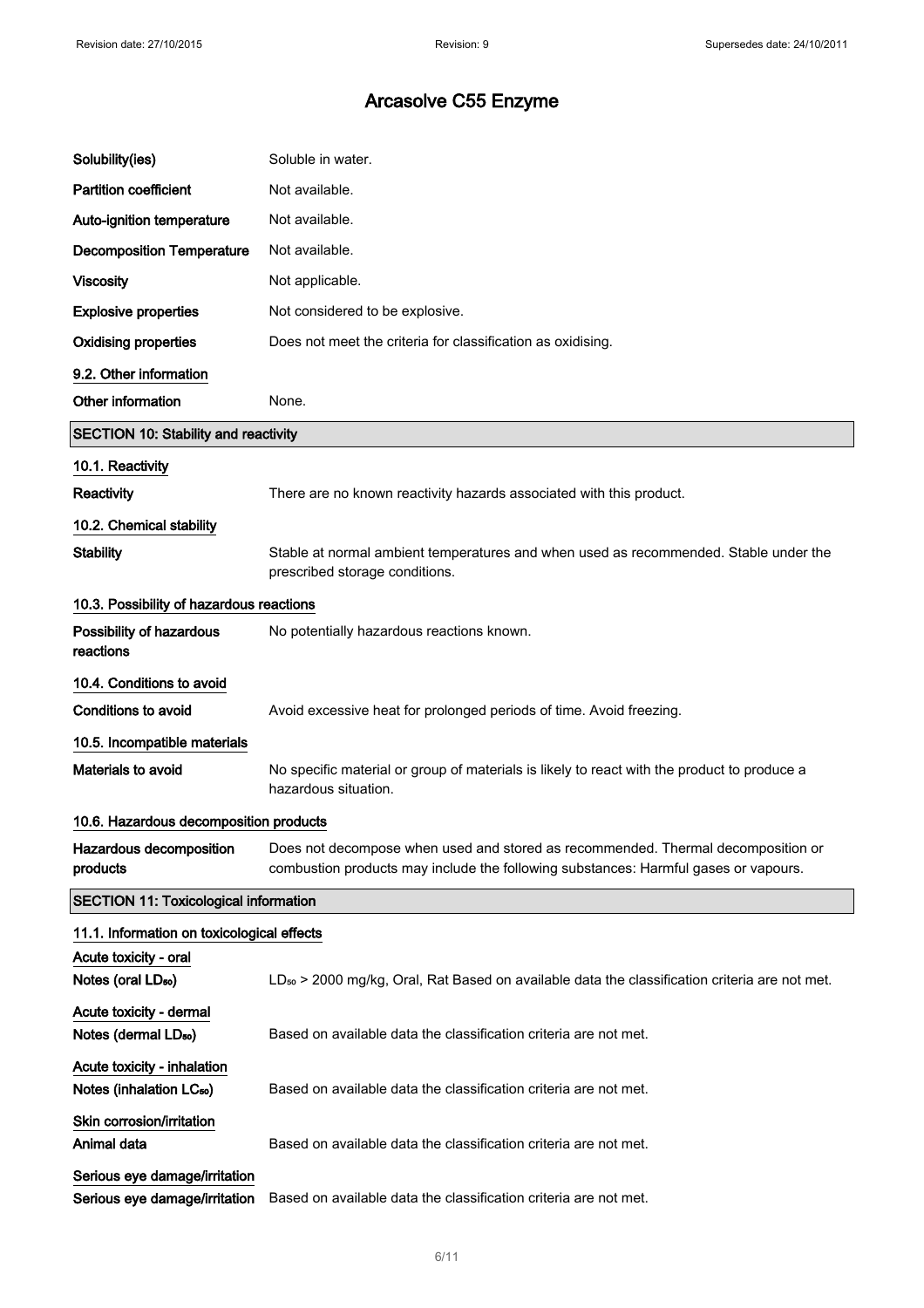| Respiratory sensitisation                                  |                                                                                                                                                       |
|------------------------------------------------------------|-------------------------------------------------------------------------------------------------------------------------------------------------------|
| <b>Respiratory sensitisation</b>                           | There is evidence that the product can cause respiratory hypersensitivity.                                                                            |
| <b>Skin sensitisation</b><br><b>Skin sensitisation</b>     | Based on available data the classification criteria are not met.                                                                                      |
| Germ cell mutagenicity<br>Genotoxicity - in vitro          | Based on available data the classification criteria are not met.                                                                                      |
| Carcinogenicity<br>Carcinogenicity                         | Based on available data the classification criteria are not met.                                                                                      |
| <b>IARC</b> carcinogenicity                                | None of the ingredients are listed or exempt.                                                                                                         |
| Reproductive toxicity<br>Reproductive toxicity - fertility | Based on available data the classification criteria are not met.                                                                                      |
| Reproductive toxicity -<br>development                     | Based on available data the classification criteria are not met.                                                                                      |
| Specific target organ toxicity - single exposure           |                                                                                                                                                       |
| STOT - single exposure                                     | Not classified as a specific target organ toxicant after a single exposure.                                                                           |
| Specific target organ toxicity - repeated exposure         |                                                                                                                                                       |
| STOT - repeated exposure                                   | Not classified as a specific target organ toxicant after repeated exposure.                                                                           |
| <b>Aspiration hazard</b><br>Aspiration hazard              | Based on available data the classification criteria are not met.                                                                                      |
| <b>General information</b>                                 | The severity of the symptoms described will vary dependent on the concentration and the<br>length of exposure.                                        |
| Inhalation                                                 | May cause sensitisation or allergic reactions in sensitive individuals. Prolonged inhalation of<br>high concentrations may damage respiratory system. |
| Ingestion                                                  | Gastrointestinal symptoms, including upset stomach. Fumes from the stomach contents may<br>be inhaled, resulting in the same symptoms as inhalation.  |
| <b>Skin contact</b>                                        | Prolonged contact may cause dryness of the skin.                                                                                                      |
| Eye contact                                                | May cause temporary eye irritation.                                                                                                                   |
| Route of entry                                             | Ingestion Inhalation Skin and/or eye contact                                                                                                          |
| <b>Target organs</b>                                       | No specific target organs known.                                                                                                                      |
| Toxicological information on ingredients.                  |                                                                                                                                                       |

Lipase, triacylglycerol

| Acute toxicity - oral            |                                                                                                                                         |
|----------------------------------|-----------------------------------------------------------------------------------------------------------------------------------------|
| Notes (oral LD <sub>50</sub> )   | LD <sub>so</sub> > 2700 mg/kg, Oral, Rat REACH dossier information. Based on available data<br>the classification criteria are not met. |
| Skin corrosion/irritation        |                                                                                                                                         |
| Skin corrosion/irritation        | Based on available data the classification criteria are not met.                                                                        |
| Animal data                      | Dose: 0.5ml, 24 hours, Rabbit Erythema/eschar score: No erythema (0). Oedema<br>score: No oedema (0). REACH dossier information.        |
| <b>Respiratory sensitisation</b> |                                                                                                                                         |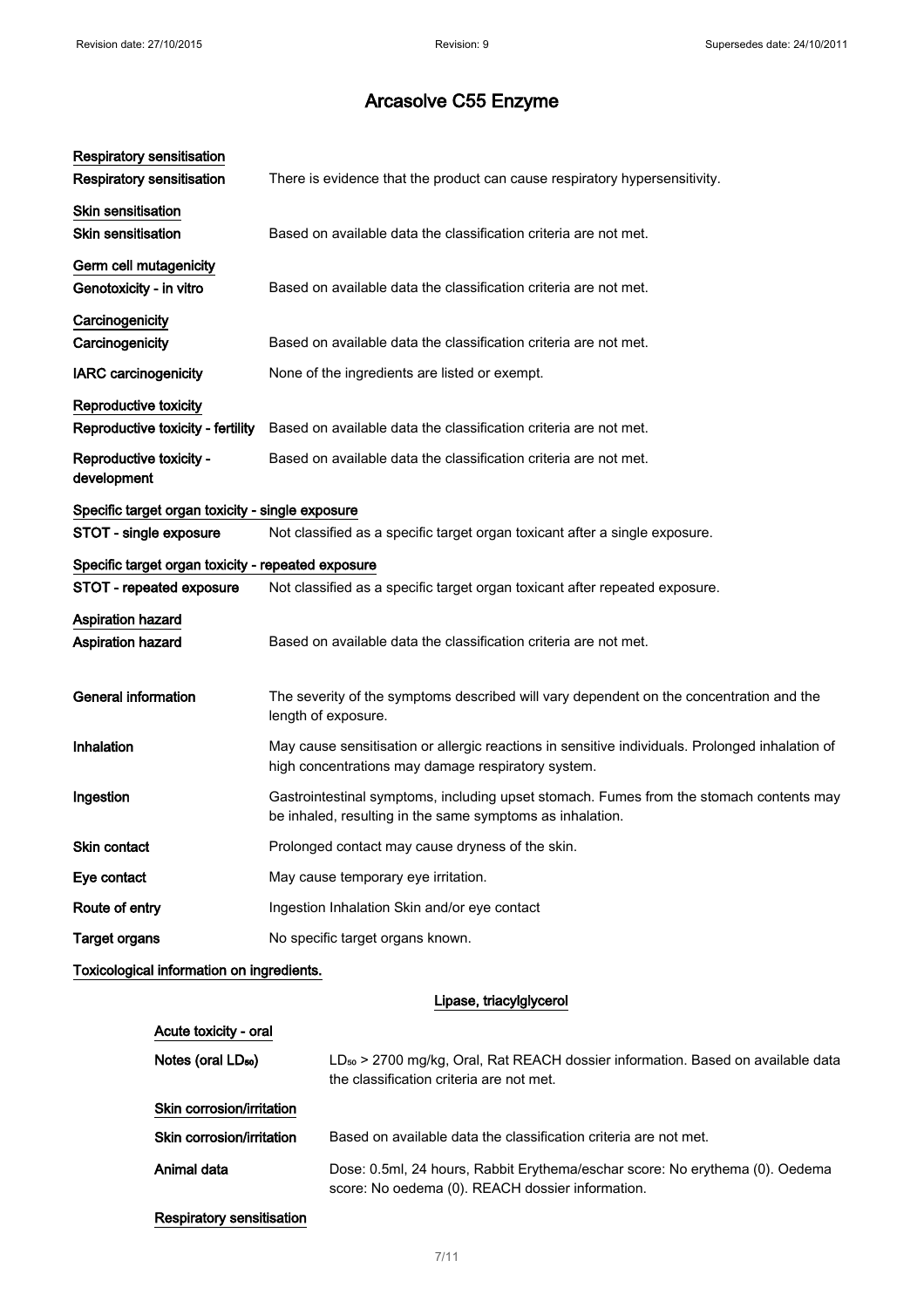|                                           | <b>Respiratory sensitisation</b>                   |                | May cause sensitisation by inhalation.                                                                                                                      |
|-------------------------------------------|----------------------------------------------------|----------------|-------------------------------------------------------------------------------------------------------------------------------------------------------------|
|                                           | Skin sensitisation                                 |                |                                                                                                                                                             |
|                                           | <b>Skin sensitisation</b>                          |                | Local Lymph Node Assay (LLNA) - Mouse: Not sensitising. REACH dossier<br>information. Based on available data the classification criteria are not met.      |
|                                           | Germ cell mutagenicity                             |                |                                                                                                                                                             |
|                                           | Genotoxicity - in vitro                            |                | Gene mutation: Negative. REACH dossier information. Based on available data the<br>classification criteria are not met.                                     |
|                                           | Specific target organ toxicity - repeated exposure |                |                                                                                                                                                             |
|                                           |                                                    |                | STOT - repeated exposure NOAEL > 1080.2 mg/kg/day, Oral, Rat REACH dossier information. Based on<br>available data the classification criteria are not met. |
|                                           | <b>SECTION 12: Ecological Information</b>          |                |                                                                                                                                                             |
| <b>Ecotoxicity</b>                        |                                                    |                | Not regarded as dangerous for the environment. However, large or frequent spills may have<br>hazardous effects on the environment.                          |
| 12.1. Toxicity                            |                                                    |                |                                                                                                                                                             |
| <b>Toxicity</b>                           |                                                    |                | Based on available data the classification criteria are not met.                                                                                            |
| Acute toxicity - fish                     |                                                    |                | LC <sub>50</sub> , 96 hours: > 100 mg/l,                                                                                                                    |
| Acute toxicity - aquatic<br>invertebrates |                                                    |                | EC <sub>50</sub> , 48 hours: > 100 mg/l, Daphnia magna                                                                                                      |
|                                           | Ecological information on ingredients.             |                |                                                                                                                                                             |
|                                           |                                                    |                | Lipase, triacylglycerol                                                                                                                                     |
|                                           | <b>Toxicity</b>                                    |                | Aquatic toxicity is unlikely to occur. Based on available data the classification<br>criteria are not met.                                                  |
|                                           | Acute toxicity - fish                              |                | LC <sub>50</sub> , 96 hours: > 402 mg/l, Onchorhynchus mykiss (Rainbow trout)<br>REACH dossier information.                                                 |
|                                           | Acute toxicity - aquatic<br>invertebrates          |                | EC <sub>50</sub> , 48 hours: > 37.4 mg/l, Daphnia magna<br>REACH dossier information.                                                                       |
|                                           | Acute toxicity - aquatic<br>plants                 |                | EC <sub>50</sub> , 72 hours: 97 mg/l, Scenedesmus subspicatus<br>REACH dossier information.                                                                 |
|                                           | 12.2. Persistence and degradability                |                |                                                                                                                                                             |
|                                           |                                                    |                | Persistence and degradability The product is biodegradable.                                                                                                 |
|                                           | Ecological information on ingredients.             |                |                                                                                                                                                             |
|                                           |                                                    |                | Lipase, triacylglycerol                                                                                                                                     |
|                                           | Biodegradation                                     |                | Water - Degradation 99%: 28 days<br>The substance is readily biodegradable.                                                                                 |
|                                           | 12.3. Bioaccumulative potential                    |                |                                                                                                                                                             |
|                                           | <b>Bioaccumulative potential</b>                   |                | No data available on bioaccumulation.                                                                                                                       |
| <b>Partition coefficient</b>              |                                                    | Not available. |                                                                                                                                                             |
|                                           | Ecological information on ingredients.             |                |                                                                                                                                                             |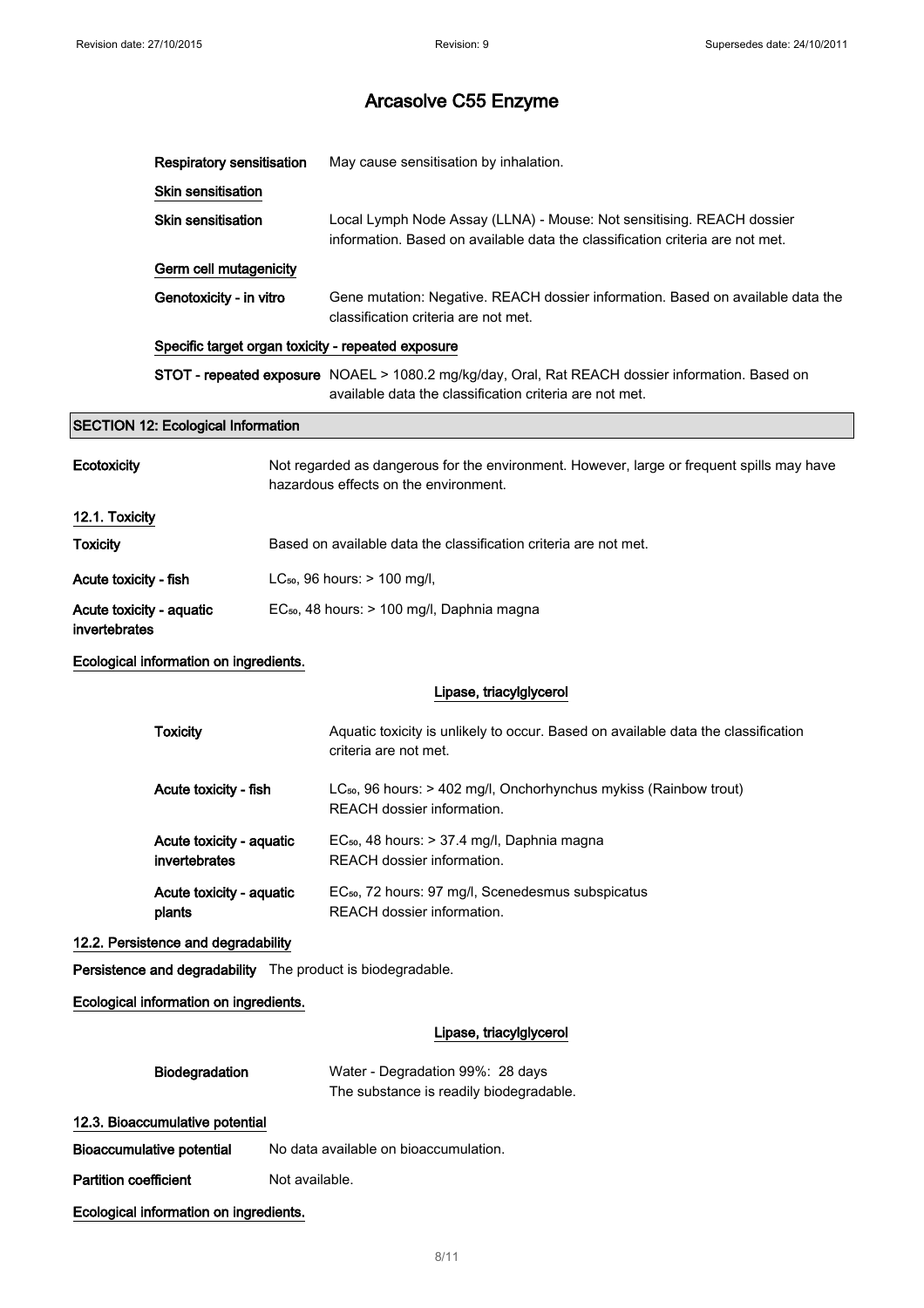### Lipase, triacylglycerol

12.4. Mobility in soil

Mobility The product is water-soluble and may spread in water systems.

Ecological information on ingredients.

### Lipase, triacylglycerol

Mobility Not known.

Partition coefficient log Pow: -1.93

### 12.5. Results of PBT and vPvB assessment

Results of PBT and vPvB This product does not contain any substances classified as PBT or vPvB.

assessment

Ecological information on ingredients.

### Lipase, triacylglycerol

Results of PBT and vPvB This substance is not classified as PBT or vPvB according to current EU criteria. assessment

### 12.6. Other adverse effects

Other adverse effects None known.

SECTION 13: Disposal considerations

### 13.1. Waste treatment methods

| General information | The generation of waste should be minimised or avoided wherever possible. Reuse or recycle<br>products wherever possible. This material and its container must be disposed of in a safe<br>way. Disposal of this product, process solutions, residues and by-products should at all times<br>comply with the requirements of environmental protection and waste disposal legislation and<br>any local authority requirements. When handling waste, the safety precautions applying to<br>handling of the product should be considered. |
|---------------------|----------------------------------------------------------------------------------------------------------------------------------------------------------------------------------------------------------------------------------------------------------------------------------------------------------------------------------------------------------------------------------------------------------------------------------------------------------------------------------------------------------------------------------------|
| Disposal methods    | Dispose of surplus products and those that cannot be recycled via a licensed waste disposal<br>contractor. Waste, residues, empty containers, discarded work clothes and contaminated<br>cleaning materials should be collected in designated containers, labelled with their contents.<br>Incineration or landfill should only be considered when recycling is not feasible. Waste should<br>not be disposed of untreated to the sewer unless fully compliant with the requirements of the<br>local water authority.                  |

#### SECTION 14: Transport information

General The product is not covered by international regulations on the transport of dangerous goods (IMDG, IATA, ADR/RID).

### 14.1. UN number

Not applicable.

### 14.2. UN proper shipping name

Not applicable.

### 14.3. Transport hazard class(es)

No transport warning sign required.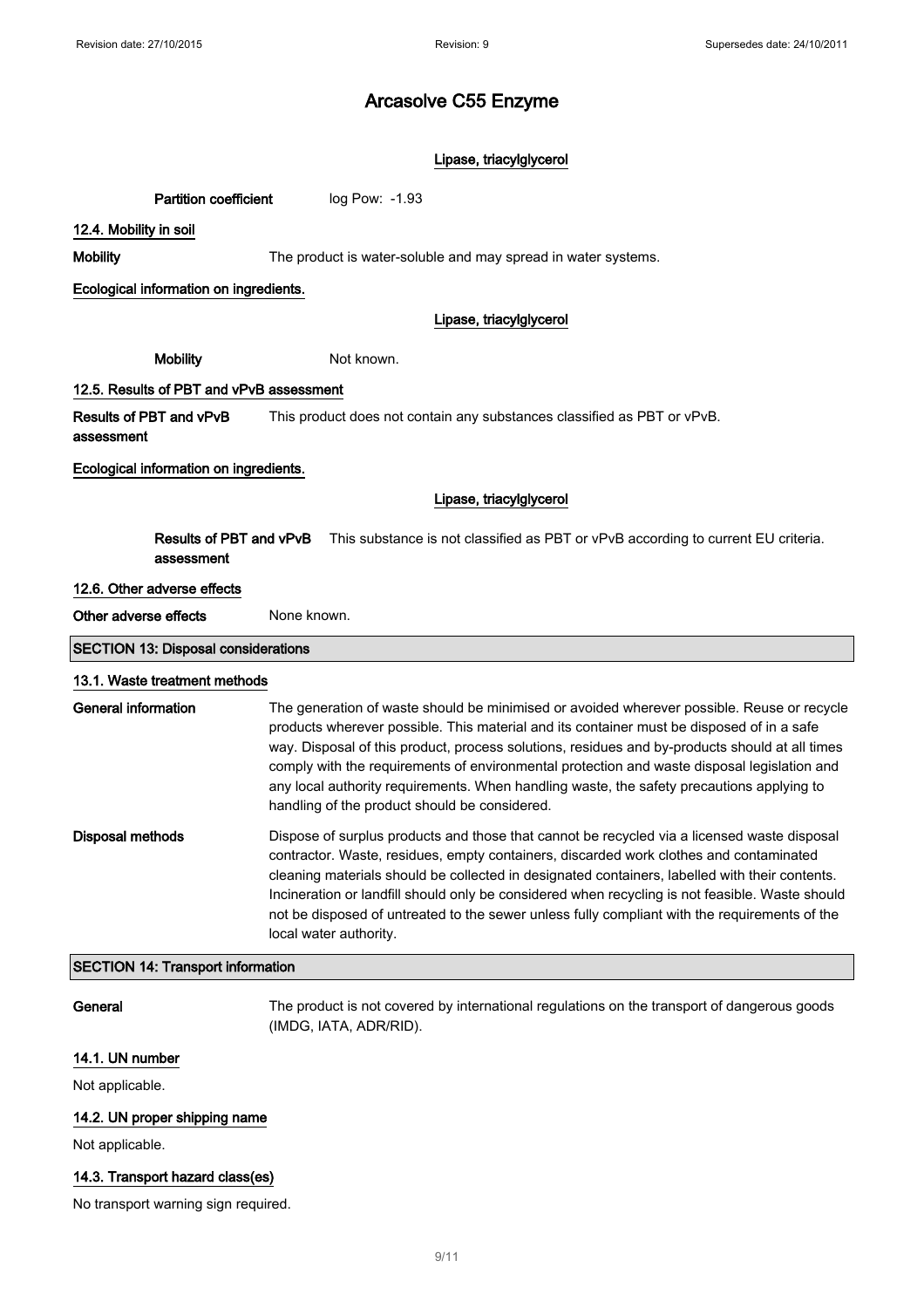### 14.4. Packing group

Not applicable.

### 14.5. Environmental hazards

Environmentally hazardous substance/marine pollutant No.

### 14.6. Special precautions for user

Not applicable.

### 14.7. Transport in bulk according to Annex II of MARPOL73/78 and the IBC Code

Transport in bulk according to Not applicable. Annex II of MARPOL 73/78 and the IBC Code

### SECTION 15: Regulatory information

### 15.1. Safety, health and environmental regulations/legislation specific for the substance or mixture

| <b>National regulations</b>                                      | Health and Safety at Work etc. Act 1974 (as amended).<br>The Chemicals (Hazard Information and Packaging for Supply) Regulations 2009 (SI 2009<br>No. 716).<br>The Carriage of Dangerous Goods and Use of Transportable Pressure Equipment<br>Regulations 2009 (SI 2009 No. 1348) (as amended) ["CDG 2009"].<br>EH40/2005 Workplace exposure limits.                                                                                                                                                                                                               |
|------------------------------------------------------------------|--------------------------------------------------------------------------------------------------------------------------------------------------------------------------------------------------------------------------------------------------------------------------------------------------------------------------------------------------------------------------------------------------------------------------------------------------------------------------------------------------------------------------------------------------------------------|
| <b>EU</b> legislation                                            | Regulation (EC) No 1907/2006 of the European Parliament and of the Council of 18<br>December 2006 concerning the Registration, Evaluation, Authorisation and Restriction of<br>Chemicals (REACH) (as amended).<br>Commission Regulation (EU) No 453/2010 of 20 May 2010.<br>Regulation (EC) No 1272/2008 of the European Parliament and of the Council of 16<br>December 2008 on classification, labelling and packaging of substances and mixtures (as<br>amended).<br>Dangerous Preparations Directive 1999/45/EC.<br>Dangerous Substances Directive 67/548/EEC. |
| <b>Authorisations (Title VII</b><br><b>Regulation 1907/2006)</b> | No specific authorisations are known for this product.                                                                                                                                                                                                                                                                                                                                                                                                                                                                                                             |
| <b>Restrictions (Title VIII</b><br><b>Regulation 1907/2006)</b>  | No specific restrictions on use are known for this product.                                                                                                                                                                                                                                                                                                                                                                                                                                                                                                        |

### 15.2. Chemical safety assessment

No chemical safety assessment has been carried out.

### SECTION 16: Other information

| Abbreviations and acronyms<br>used in the safety data sheet                   | EC <sub>50</sub> : 50% of maximal Effective Concentration.<br>LC <sub>50</sub> : Lethal Concentration to 50 % of a test population.<br>LD <sub>50</sub> : Lethal Dose to 50% of a test population (Median Lethal Dose).<br>NOAEL: No Observed Adverse Effect Level.<br>PBT: Persistent, Bioaccumulative and Toxic substance.<br>vPvB: Very Persistent and Very Bioaccumulative. |
|-------------------------------------------------------------------------------|---------------------------------------------------------------------------------------------------------------------------------------------------------------------------------------------------------------------------------------------------------------------------------------------------------------------------------------------------------------------------------|
| <b>Classification procedures</b><br>according to Regulation (EC)<br>1272/2008 | Resp. Sens. 1 - H334: : Calculation method.                                                                                                                                                                                                                                                                                                                                     |